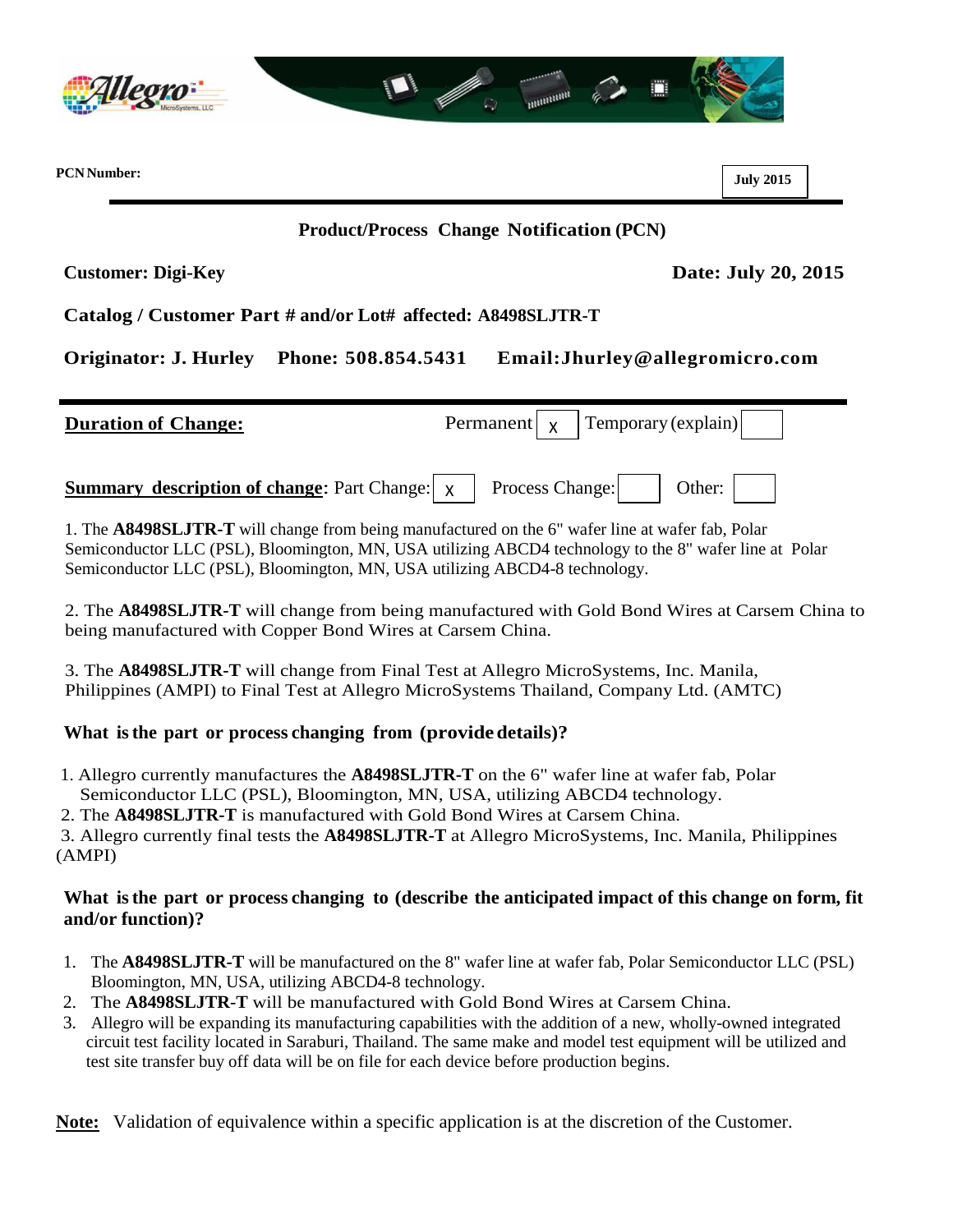

## **PCN Number:**  Chgnot.doc rev 13 1/14 **Is a PPAP update required?** Yes No X **Is reliability testing required?** Yes  $\boxed{\phantom{a}}$  No (explain) X (If Yes,refer to results below) **Reliability Qualification Results**

Device: 2498, (8498) Assy Lot #: 1524834UAAA Fab Location: UMC Package: LJ (SOIC)

Number of Leads: 8 **Assembly Location: Unisem** Tracking Number: 3027 Lead Finish: 100% Sn

Reason For Qualification: UMC transfer of the existing 8498

| <b>Reliability Qualification Results</b>                                 |             |           |                         |                                          |               |                                               |  |  |
|--------------------------------------------------------------------------|-------------|-----------|-------------------------|------------------------------------------|---------------|-----------------------------------------------|--|--|
| 2498, 8498 - STR#3027                                                    |             |           |                         |                                          | Requirements  |                                               |  |  |
| <b>Stress Test</b>                                                       | Abv.        | Test<br># | <b>Test Method</b>      | <b>Test Conditions</b>                   | S.S.          | <b>Results</b>                                |  |  |
| <b>Electrical Distributions</b>                                          | ED          | E5        | <b>AEC Q100-</b><br>009 | <b>Tri-Temp Electrical Distributions</b> | 30<br>pcs/lot | 0 Rejects;<br>Cpk>1.67                        |  |  |
| Review of previous<br><b>Electrical Distributions</b><br>vs. New results | А-<br>vs.-B | $E5-B$    | AEC Q100-<br>009        | <b>Tri-Temp Electrical Distributions</b> | 30<br>pcs/lot | 0 Rejects;<br>Cpk>1.67<br>Review<br>Approved. |  |  |

This device qualification is considered to be passing all environmental stress evaluations per the Allegro MicroSystems, 900019 specification.

> **Expected completion date for internal qualification: Wafer fab and Assembly Complete**

The same make and model test equipment will be utilized and test site transfer buy off data will be on file for each device before production begins.

**Expected PPAP availability date:** N/A

**Target implementation date:** November 1, 2015

**Estimated date of first shipment:** December 1, 2015

**Expected sample availability date:** August 2015

**Yes** | **Date Required: Customer Approval Required: No Notification Only** X

**Please note:** It is our intention to inform our customer of changes as early as possible. Under